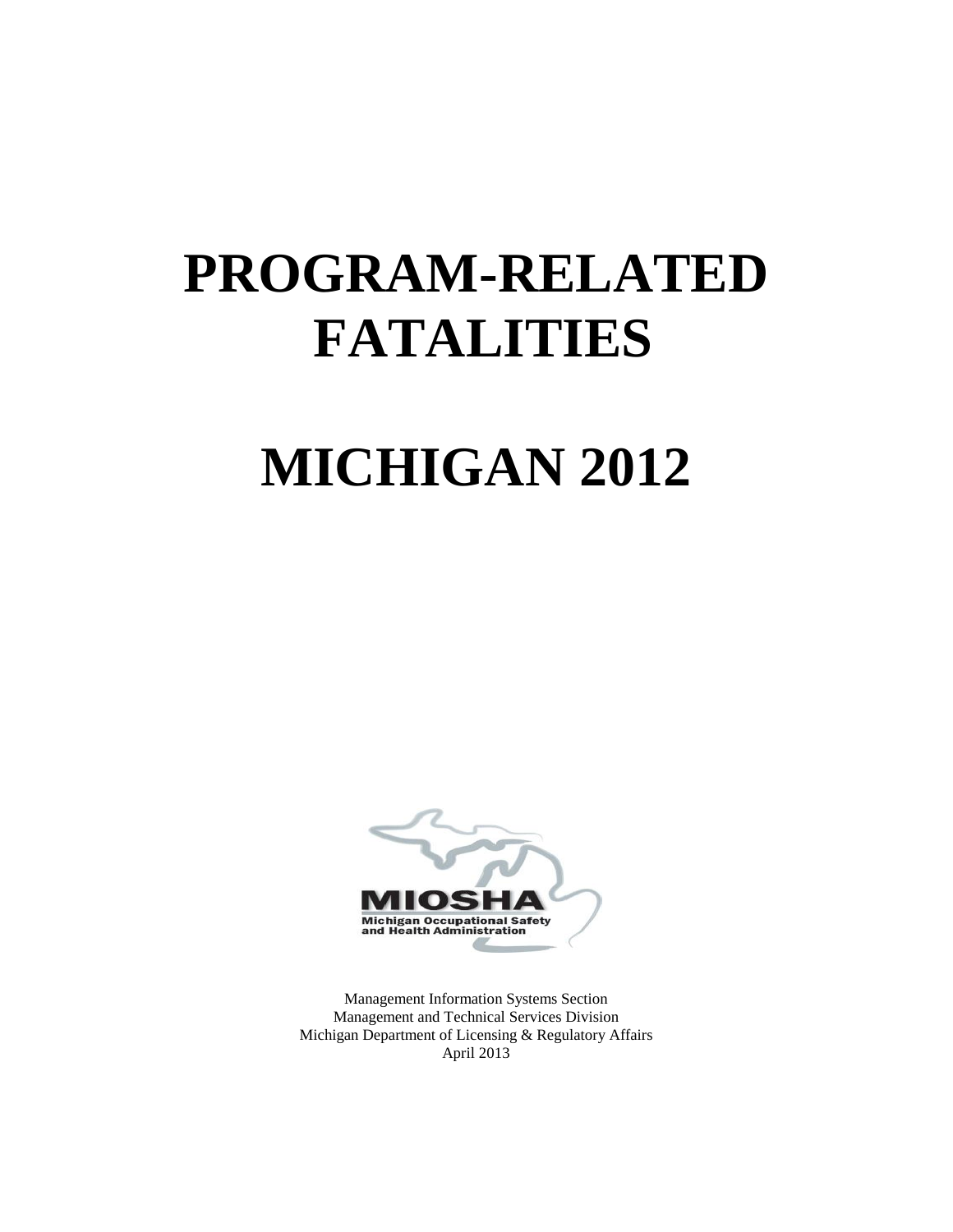# **CONTENTS**

| ı |
|---|
|   |

|                     | <b>INTRODUCTION</b>                                                                 | $\overline{4}$ |
|---------------------|-------------------------------------------------------------------------------------|----------------|
|                     | HIGHLIGHTS OF PROGRAM-RELATED FATALITIES,<br><b>MICHIGAN 2012</b>                   | 5              |
|                     | <b>NOTE ON PROGRAM-RELATED CASES</b>                                                | 8              |
| <b>CHARTS</b><br>1. | Program-Related Fatality Trends, Michigan, 1988-2012                                | 9              |
| <b>TABLES</b>       |                                                                                     |                |
| 1.                  | Program-Related Fatality Trends, Michigan 1988-2012                                 | 10             |
| 2.                  | Program-Related Fatalities by Industry Groups,<br>Michigan 2012                     | 11             |
| 3.                  | Program-Related Fatalities by Occupation,<br>Michigan 2012                          | 12             |
| 4.                  | Program-Related Fatalities by Age, Michigan 2012                                    | 13             |
| 5.                  | Program-Related Fatalities by Gender, Michigan 2012                                 | 13             |
| 6.                  | Program-Related Fatalities by Month of Occurrence,<br>Michigan 2012                 | 14             |
| 7.                  | Program-Related Fatalities by Industry Groups and<br>Day of the Week, Michigan 2012 | 15             |
| 8.                  | Program-Related Fatalities by County of Occurrence,<br>Michigan 2012                | 16             |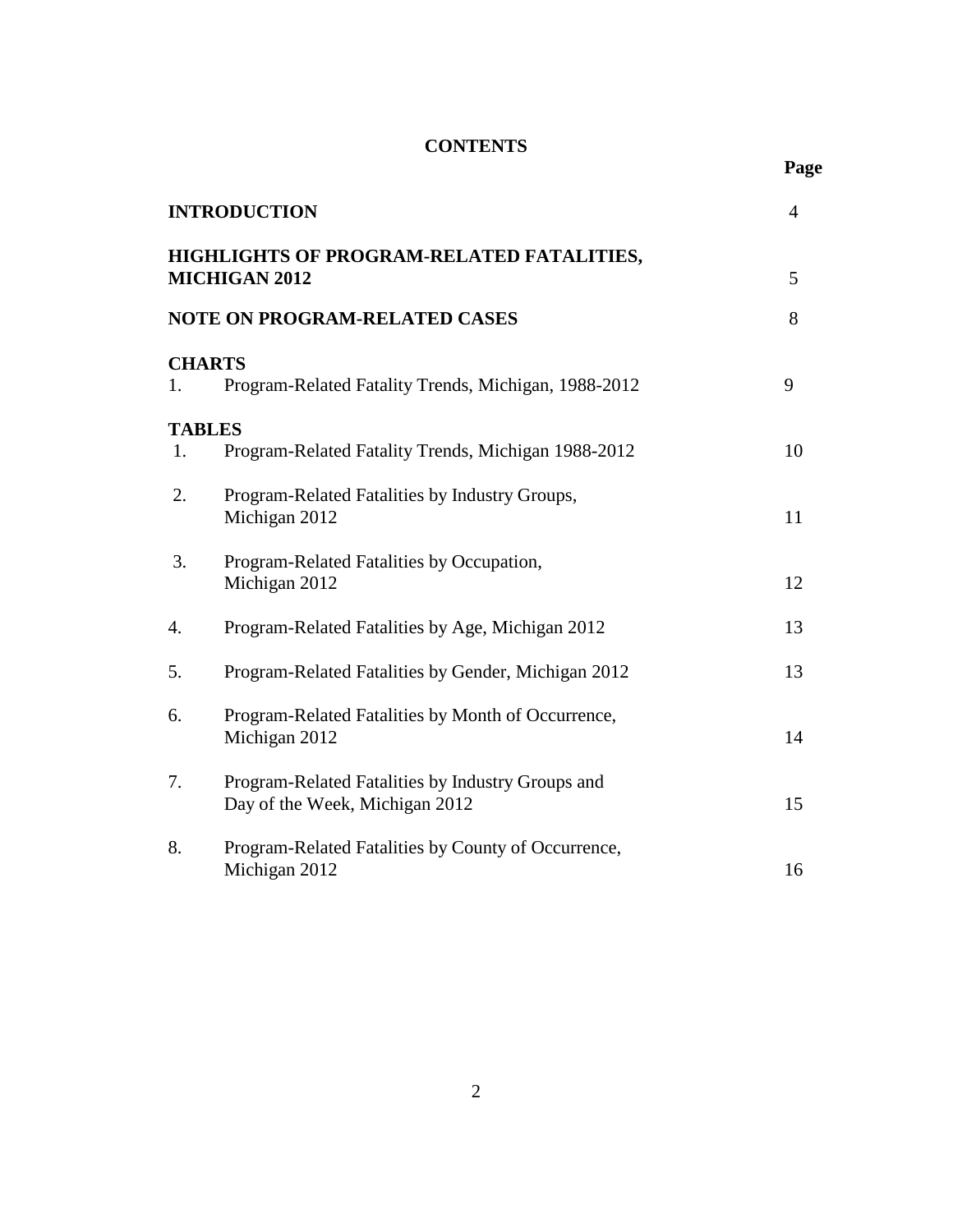# **CONTENTS (CONT)**

| PROGRAM-RELATED FATALITY INCIDENTS<br><b>BRIEF DESCRIPTIONS OF CASES BY INDUSTRY GROUPS</b> | 17 |
|---------------------------------------------------------------------------------------------|----|
| Agriculture, Forestry, Fishing and Hunting                                                  | 17 |
| <b>Utilities</b>                                                                            | 17 |
| Construction                                                                                | 17 |
| Manufacturing                                                                               | 19 |
| <b>Wholesale Trade</b>                                                                      | 20 |
| <b>Retail Trade</b>                                                                         | 20 |
| <b>Transportation and Warehousing</b>                                                       | 20 |
| Administrative and Support and Waste Management and Remediation<br>Services                 | 21 |
| <b>Public Administration</b>                                                                | 21 |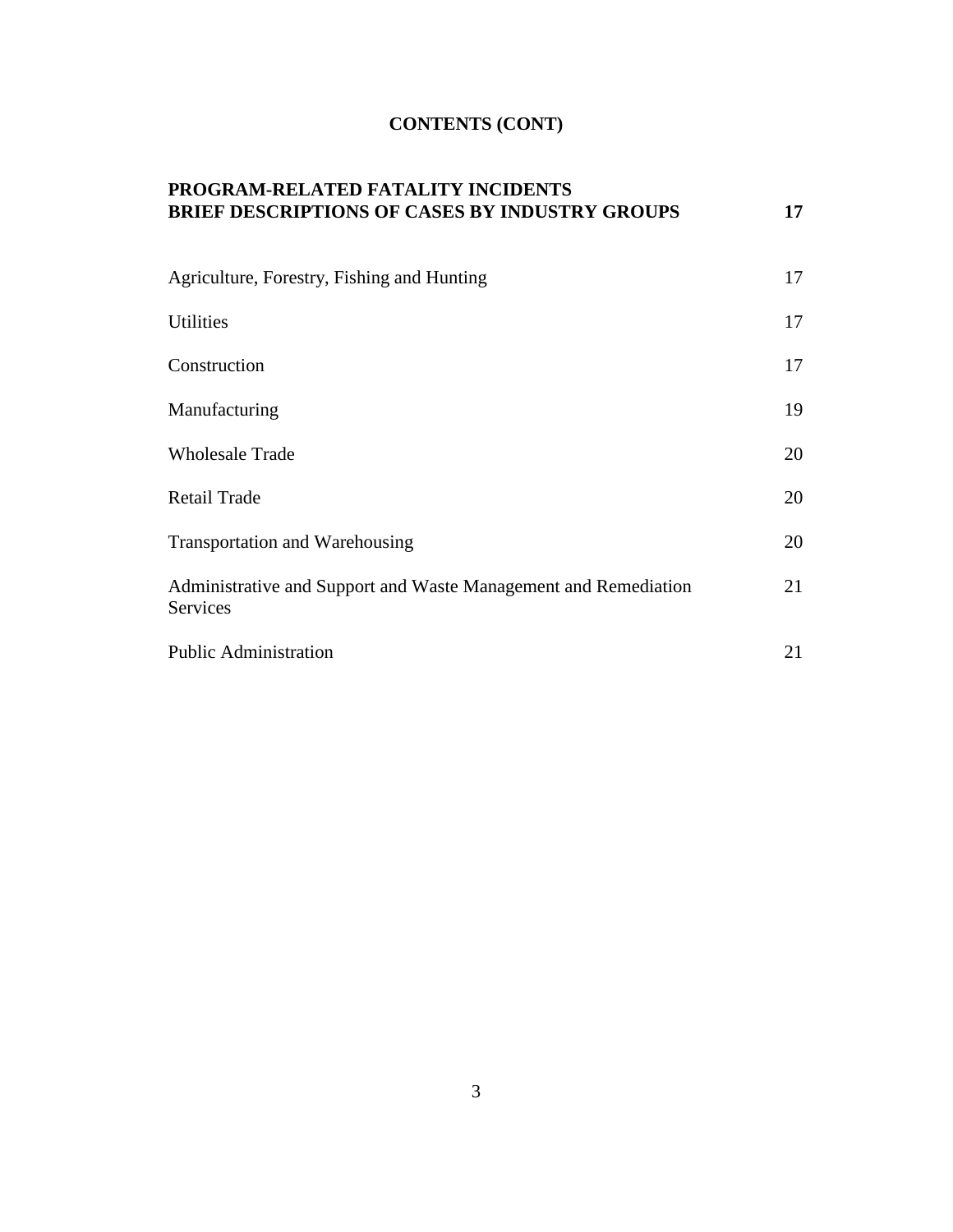### **INTRODUCTION**

In 2012, Michigan reported 26 Program-Related fatalities. Program-Related fatalities in Michigan are recorded and tabulated by the Management Information Systems Section (MISS), Michigan Occupational Safety and Health Administration (MIOSHA), Michigan Department of Licensing and Regulatory Affairs (LARA). The sources of data include the Basic Report of Injury – Form 100 and telephone reports of fatalities to MIOSHA. The conditions necessary for a fatal case to be Program-Related are defined in the NOTE ON PROGRAM RELATED CASES (see Page 8).

The intention of this report is to promote an understanding of what constitutes a Program-Related fatality and to assist in the continued effort of preventing and reducing fatal cases. Information presented in this report may be of special interest to employers, employees, safety professionals and consultants. Any inquiries regarding this report may be addressed to:

> **Management Information Systems Section Management and Technical Services Division Michigan Occupational Safety and Health Administration (MIOSHA) Michigan Department of Licensing & Regulatory Affairs 7150 Harris Drive, Box 30643 Lansing, Michigan 48909-8143 Telephone (517) 322-1851**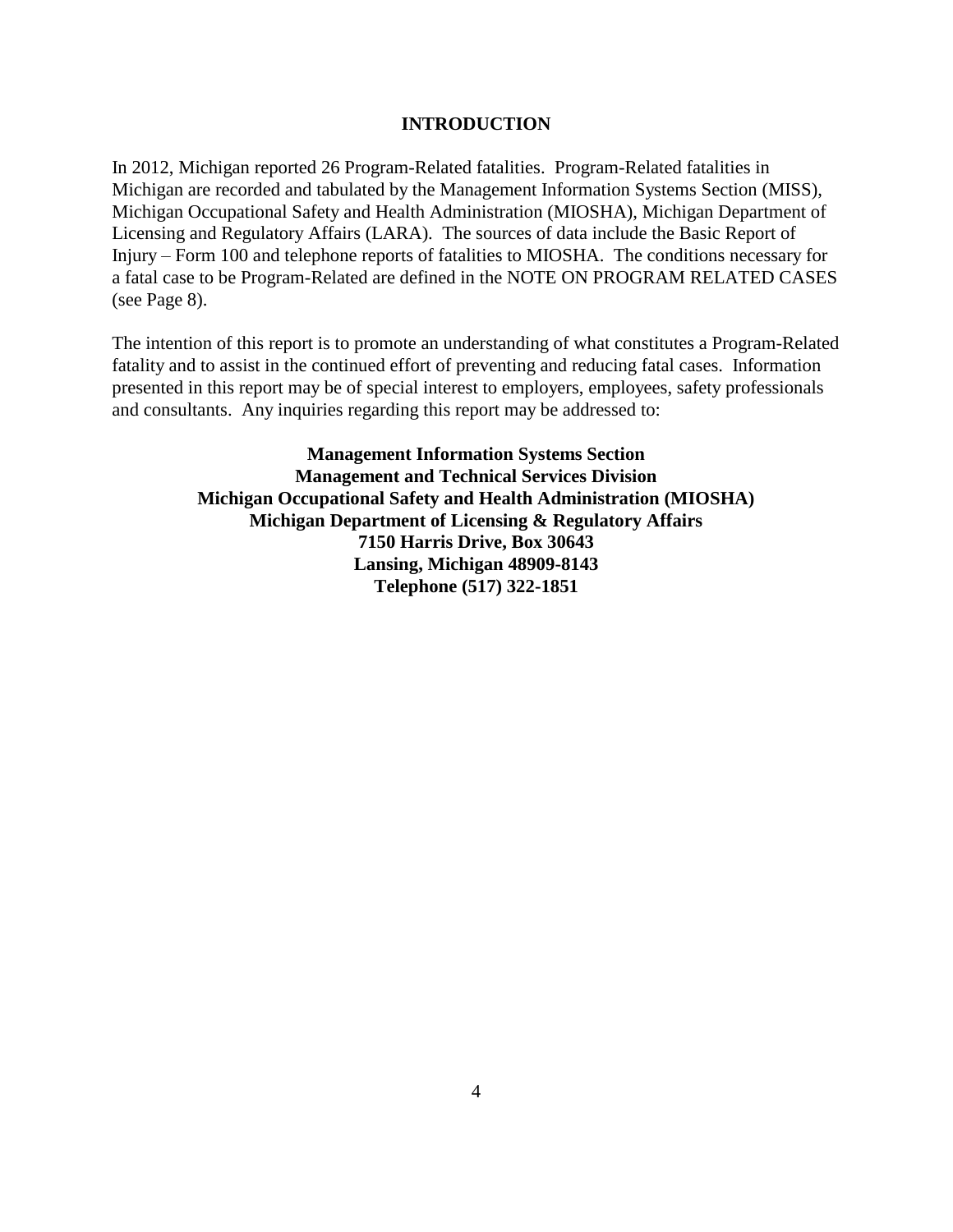### **HIGHLIGHTS OF PROGRAM-RELATED FATALITIES, MICHIGAN 2012**

This Program-Related fatality information for Michigan was compiled from the "Employers Basic Report of Injury," Workers Disability Form 100s, and from direct telephone reports of fatalities to MIOSHA. Only fatal cases that are Program-Related, as defined by MIOSHA, are compiled. Therefore, the data does not include fatalities resulting from heart attacks, homicides, suicides, personal motor vehicle accidents, and aircraft accidents. The figures are shown in **Tables 1 through 8**.

#### **PROGRAM-RELATED FATALITY TRENDS**

A definition of Program-Related cases can be found on Page 8 of this report. Program-Related fatality trends for 1988 through 2012 are shown in **Table 1**, as well as data from 1988 through 2012 in **Chart 1**.

This report is an overview of how the fatalities were distributed across industry groups and occupations. Frequencies of fatalities by age group, gender, month of occurrence, and counties of occurrence are also provided.

#### **PROGRAM-RELATED FATALITIES BY INDUSTRY**

**Table 2** shows the distribution of Program-Related fatalities by industry groups in 2012. This was determined by the job being performed by the employee at the time of the accident. Beginning in 2003, the industry group category is based on the Northern American Industry Classification System (NAICS), which groups establishments into industries based on the activities in which they are primarily engaged. Prior to 2003, the industry group category was based on the Standard Industrial Classification (SIC) of the employer. Due to the substantial differences between the current and previous classification system, the results by industry in 2003 and thereafter constitute a break in series and users are advised against making comparisons between the 2003 industry categories and the results for previous years.

During 2012, the largest number of Program-Related fatalities was reported in the Construction industry (NAICS 23) with 9 fatalities. Manufacturing (NAICS 31-33) had the second highest number with six. This was followed by Agriculture, Forestry, Fishing and Hunting (NAICS 11) and Administrative and Support and Waste Management and Remediation Services (NAICS 56) which each reported three fatalities.

#### **PROGRAM-RELATED FATALITIES BY OCCUPATION**

Program-Related fatalities by occupation are shown in **Table 3**. The most affected occupation group with eight program-related fatalities was Construction and Extraction. This was followed by Building and Grounds Cleaning and Maintenance with five fatalities and Transportation and Material Moving reported four fatalities.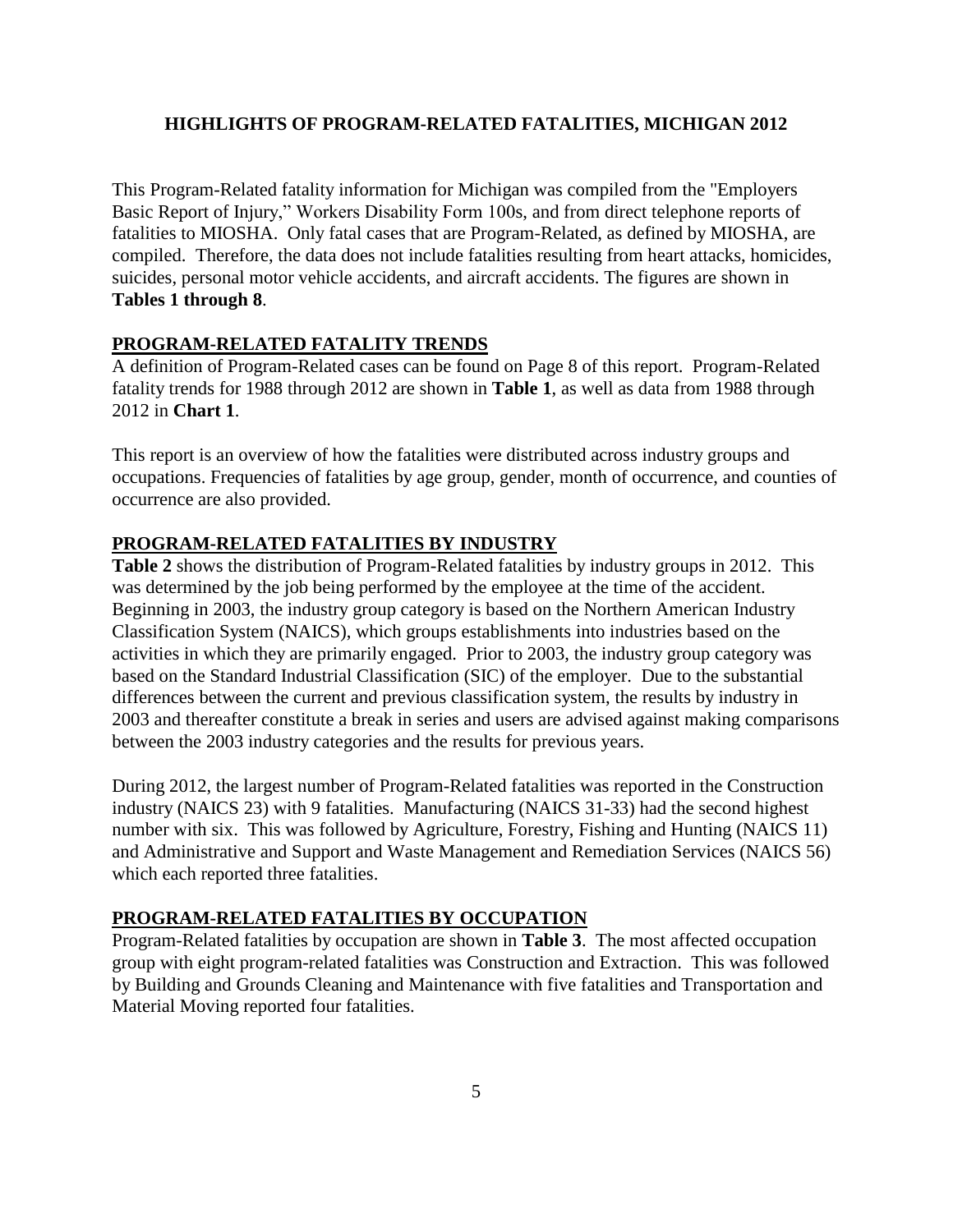# **PROGRAM-RELATED FATALITIES BY AGE AND GENDER**

The distribution of Program-Related fatalities by age and gender are shown in **Tables 4 and 5**. The age groups of 26-30 reported six fatalities, the highest number during 2012. This was followed by the age category of 61 and over reporting five fatalities. Of the 26 victims, 25 were male employees.

# **PROGRAM-RELATED FATALITIES BY MONTH OF OCCURRENCE**

Fatality data categorized by the month of occurrence is shown in **Table 6**.The month of June recorded the highest number of program-related fatalities with six. Three each were reported for the months of July, October, November and December. The months of April and September each did not record any reported fatalities.

# **PROGRAM-RELATED FATALITIES BY INDUSTRY GROUPS AND DAYS OF THE WEEK**

Program-Related fatalities by industry groups and days of the week are shown in **Table 7**. The highest number of fatalities by day of the week shows Monday, Wednesday, Thursday and Friday each with five, followed by Tuesday with four fatalities.

# **PROGRAM-RELATED FATALITIES BY COUNTY OF OCCURRENCE**

The distribution of fatality cases by counties shows that Program-Related fatalities were reported as occurring in 17 counties during 2012. Four fatalities each were reported in Oakland and Wayne counties, three in Macomb County, and two were reported in Kent County. Sixty-six Michigan counties had no program-related fatalities. A complete distribution of fatality cases by county of occurrence is shown in **Table 8.**

Even though Michigan's 2012 total Program-Related fatality cases are far less than the thousands of cases reported nationwide, the consequences of these on-the-job deaths in terms of human suffering, lost workdays, decreased production, and increased compensation rates are all too significant to be overlooked.

In order for Michigan to reduce the number of on-the-job fatality cases, it requires a conscious effort on the part of employers to recognize and comply with MIOSHA standards, develop and implement safe working procedures and assure that employees observe and practice these procedures. The MIOSHA program offers onsite consultation, and consultation, education and training (CET) opportunities to employers and employees alike to help them achieve this goal.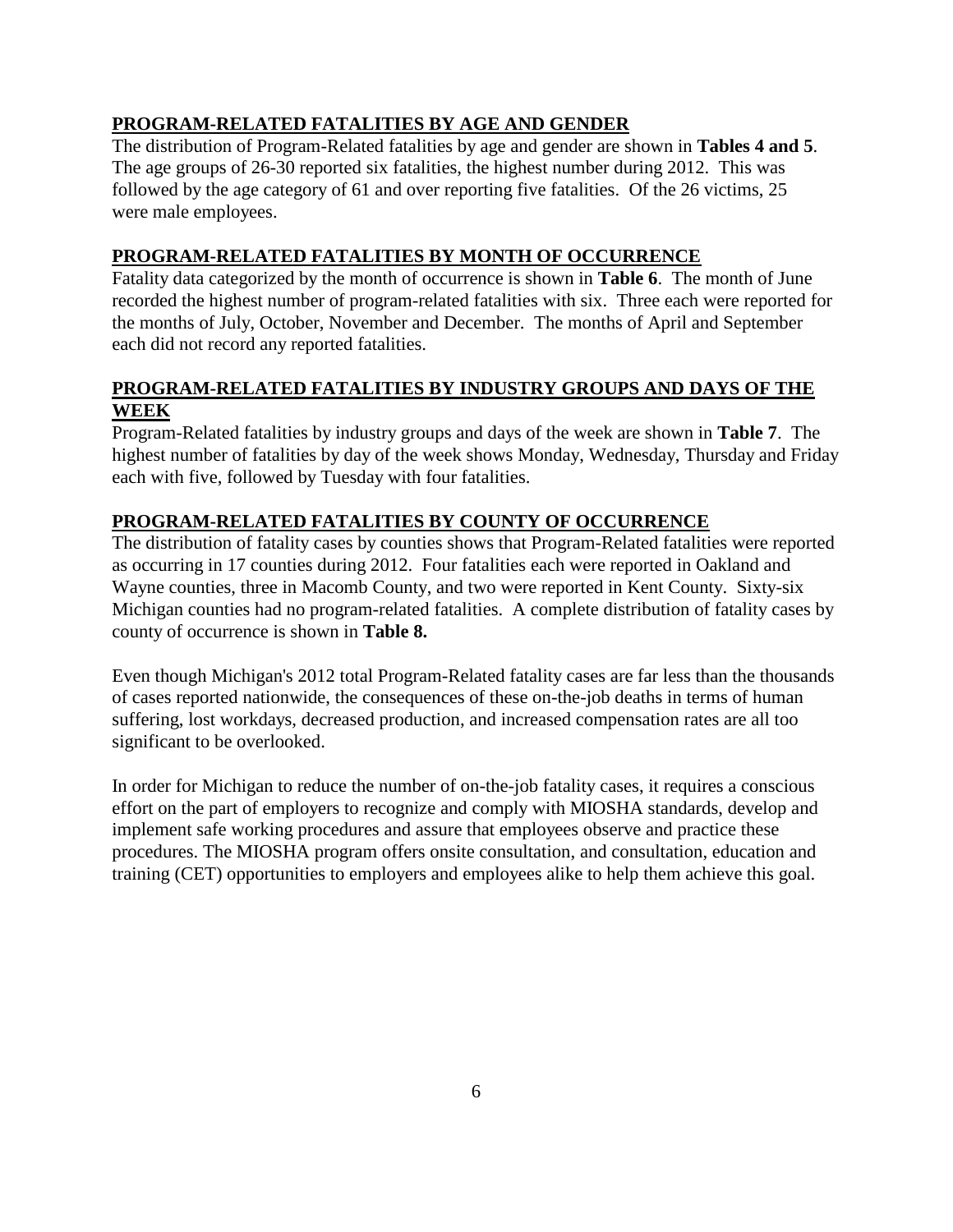Those Michigan employers, who would like to request education and training services, as well as onsite consultation programs, may contact:

# **Consultation Education and Training (CET) Division Michigan Occupational Safety and Health Administration (MIOSHA) Michigan Department of Licensing & Regulatory Affairs 7150 Harris Drive, Box 30643, Lansing, Michigan 48909 Telephone (517) 322-1809**

The Program-Related fatality data for Michigan are presented in the following series of **Tables 1 through 8**. A brief description of how the Program-Related fatalities occurred is also provided following the series of tables. The descriptions are listed by industry groups based on the North American Industry Classification System (NAICS), which is based on the activity in which the establishment is primarily engaged. Safety professionals may find this information useful for accident prevention.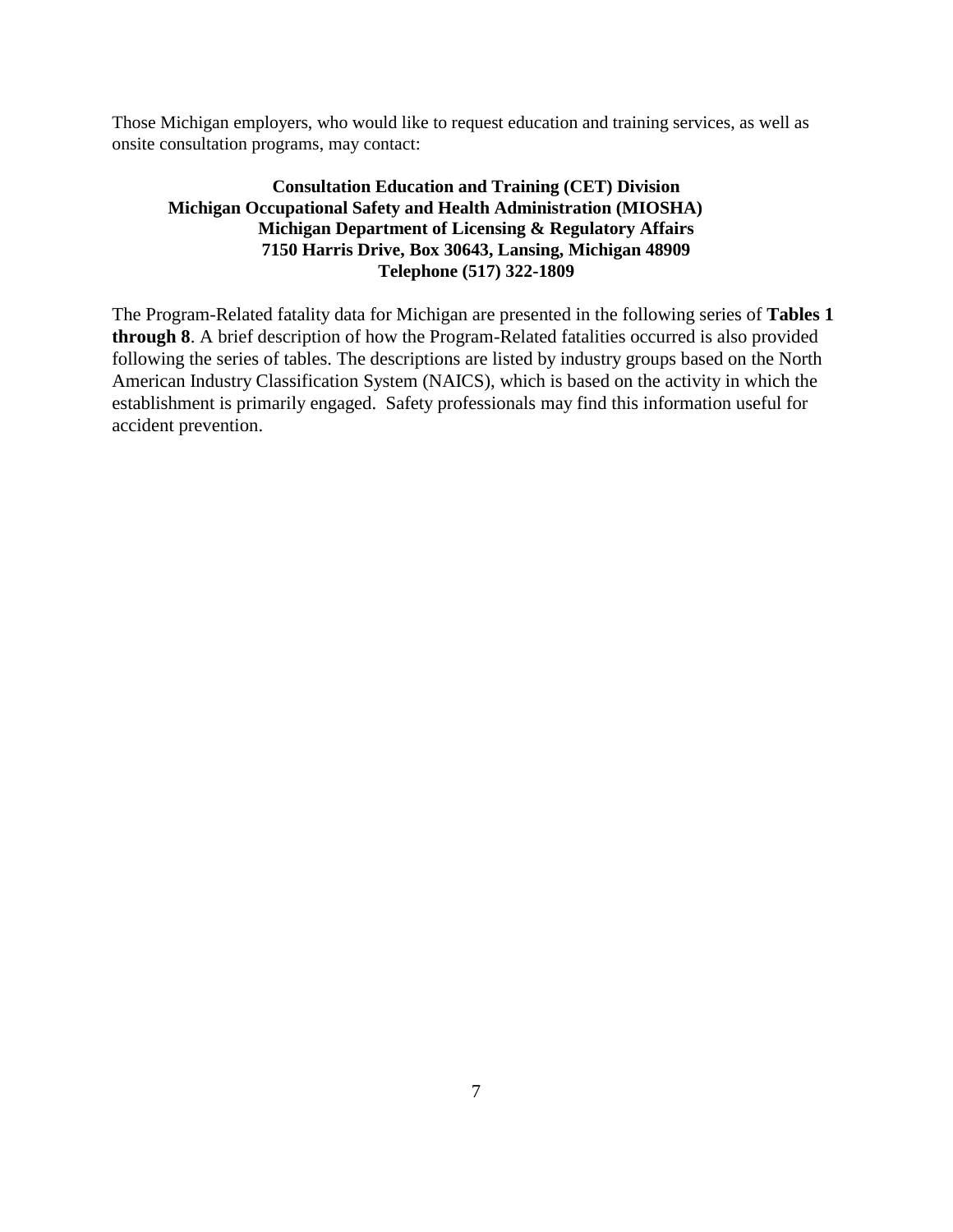#### **NOTE ON PROGRAM-RELATED CASES**

A fatality is recorded as "Program-Related" if the deceased party was employed in an occupation included in MIOSHA jurisdiction as defined in Public Act 154 of 1974, as amended, and the fatality appears to be related to one or more of the following conditions:

- 1. The incident was found to have resulted from violations of MIOSHA safety and health standards or the "general duty" clause.
- 2. The incident was considered to be the result of a failure to follow a good safety and health practice that would be the subject of a safety and health recommendation.
- 3. The information describing the incident is insufficient to make a clear distinction between a "Program-Related" and "non-Program-Related" incident, but the type and nature of the injury indicates that there is a high probability that the injury was the result of a failure to adhere to one or more MIOSHA standards, the "general duty" clause, or good safety and health practice.

Any inquiries may be addressed to:

**Management Information Systems Section Management and Technical Services Division Michigan Occupational Safety and Health Administration (MIOSHA) Michigan Department of Licensing & Regulatory Affairs 7150 Harris Drive, Box 30643 Lansing, Michigan 48909-8143 (517) 322-1851**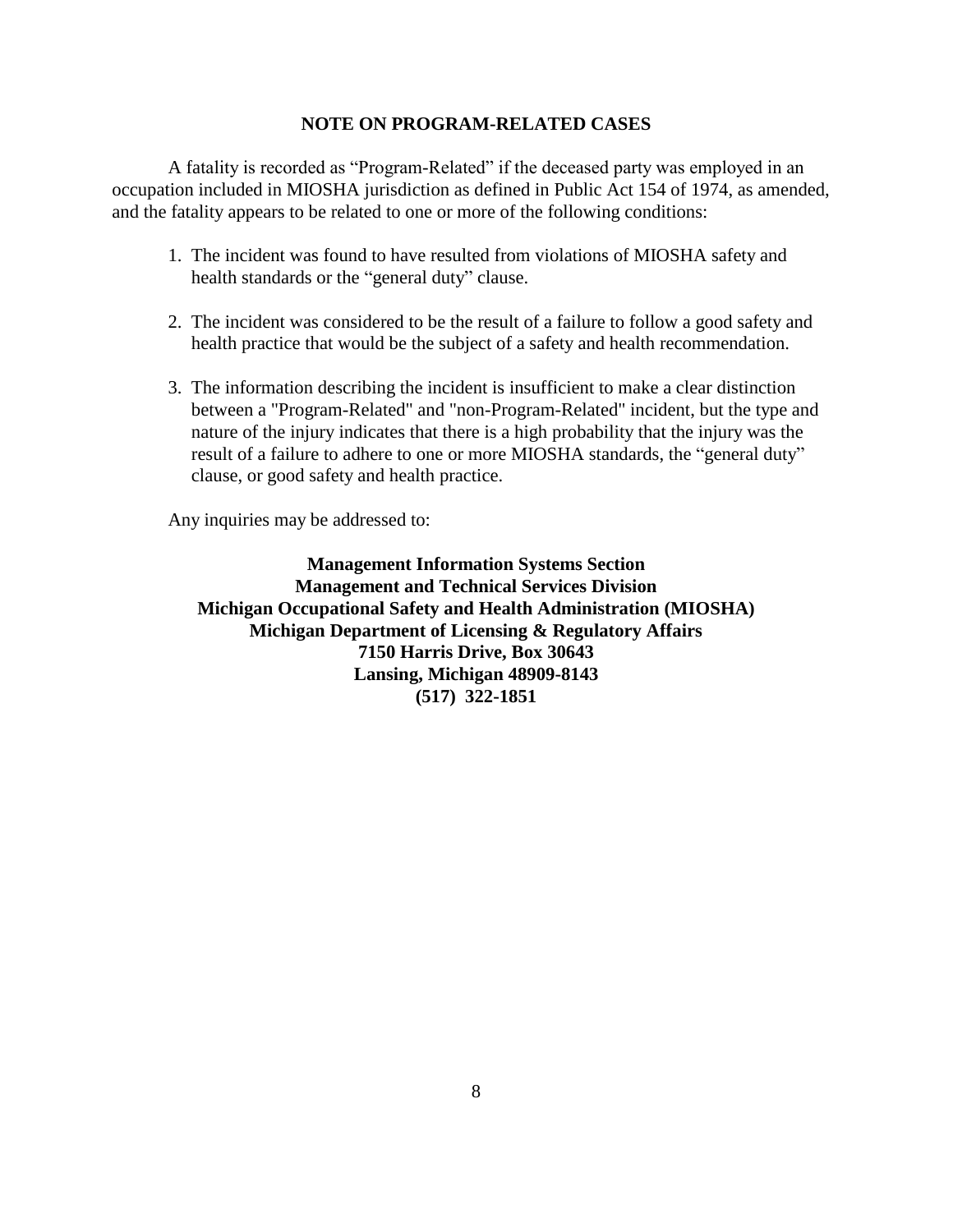**CHART 1 PROGRAM-RELATED FATALITY TRENDS MICHIGAN 1988-2012**

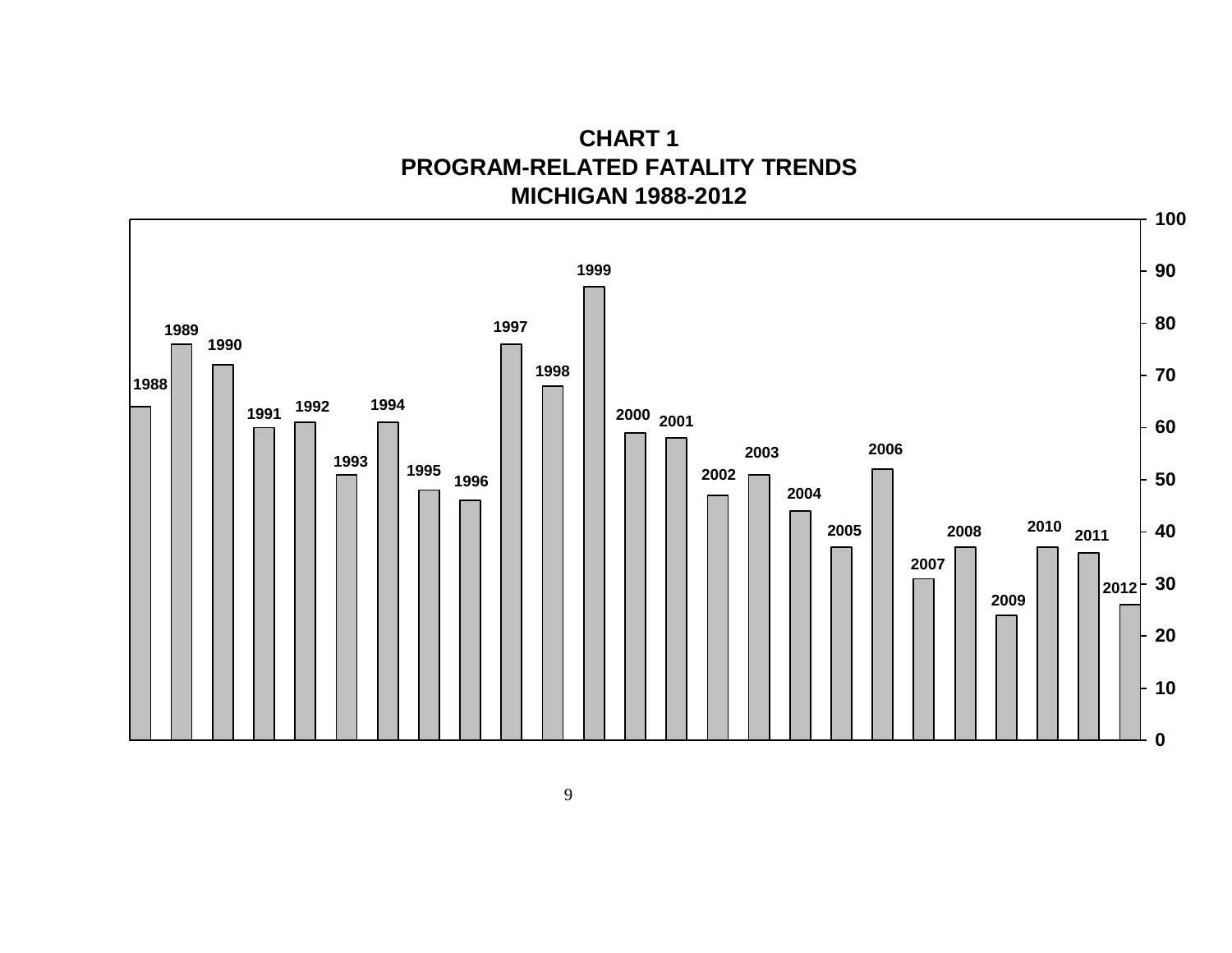#### **PROGRAM-RELATED FATALITY TRENDS MICHIGAN 1987 – 2012**

**\_\_\_\_\_\_\_\_\_\_\_\_\_\_\_\_\_\_\_\_\_\_\_\_\_\_\_\_\_\_\_\_\_\_\_\_\_\_\_\_\_\_\_\_\_\_\_\_\_\_\_\_\_\_\_\_\_\_\_\_\_\_\_\_\_\_\_\_\_\_\_\_\_\_\_\_\_\_**

| <b>YEAR</b> | <b>NUMBER</b> | PERCENT CHANGE<br><b>FROM PREVIOUS</b><br><b>YEAR</b> | PERCENT CHANGE<br><b>FROM 1987</b> |
|-------------|---------------|-------------------------------------------------------|------------------------------------|
|             |               |                                                       |                                    |
| 1987        | 73            | --                                                    |                                    |
| 1988        | 64            | $-12.3$                                               | $-12.3$                            |
| 1989        | 76            | 18.8                                                  | 4.1                                |
| 1990        | 72            | $-5.3$                                                | $-1.4$                             |
| 1991        | 60            | $-16.7$                                               | $-17.8$                            |
| 1992        | 61            | 1.7                                                   | $-16.4$                            |
| 1993        | 51            | $-16.4$                                               | $-30.1$                            |
| 1994        | 61            | 19.6                                                  | $-16.4$                            |
| 1995        | 48            | $-21.3$                                               | $-34.2$                            |
| 1996        | 46            | $-4.2$                                                | $-37.0$                            |
| 1997        | 76            | 65.2                                                  | 4.1                                |
| 1998        | 68            | $-10.5$                                               | $-6.8$                             |
| 1999        | 87            | 27.9                                                  | 19.2                               |
| 2000        | 59            | $-32.2$                                               | $-19.2$                            |
| 2001        | 58            | $-1.7$                                                | $-20.5$                            |
| 2002        | 47            | $-19.0$                                               | $-35.6$                            |
| 2003        | 51            | 8.5                                                   | $-30.1$                            |
| 2004        | 44            | $-13.7$                                               | $-39.7$                            |
| 2005        | $37*$         | $-15.9$                                               | $-49.3$                            |
| 2006        | 52            | 40.5                                                  | $-28.8$                            |
| 2007        | 31            | $-40.4$                                               | $-57.5$                            |
| 2008        | 37            | 19.4                                                  | $-49.4$                            |
| 2009        | 24            | $-35.2$                                               | $-67.2$                            |
| 2010        | 38*           | 58.3                                                  | $-48.0$                            |
| 2011        | 36            | $-5.3$                                                | $-50.7$                            |
| 2012        | 26            | $-27.8$                                               | $-64.4$                            |

Source: MISS/MTSD/ MIOSHA/Michigan Department of Licensing & Regulatory Affairs

Note: An amendment has been made to both the 2005 and 2010 fatality counts. They were previously reported as 36 and 37 total fatalities respectively.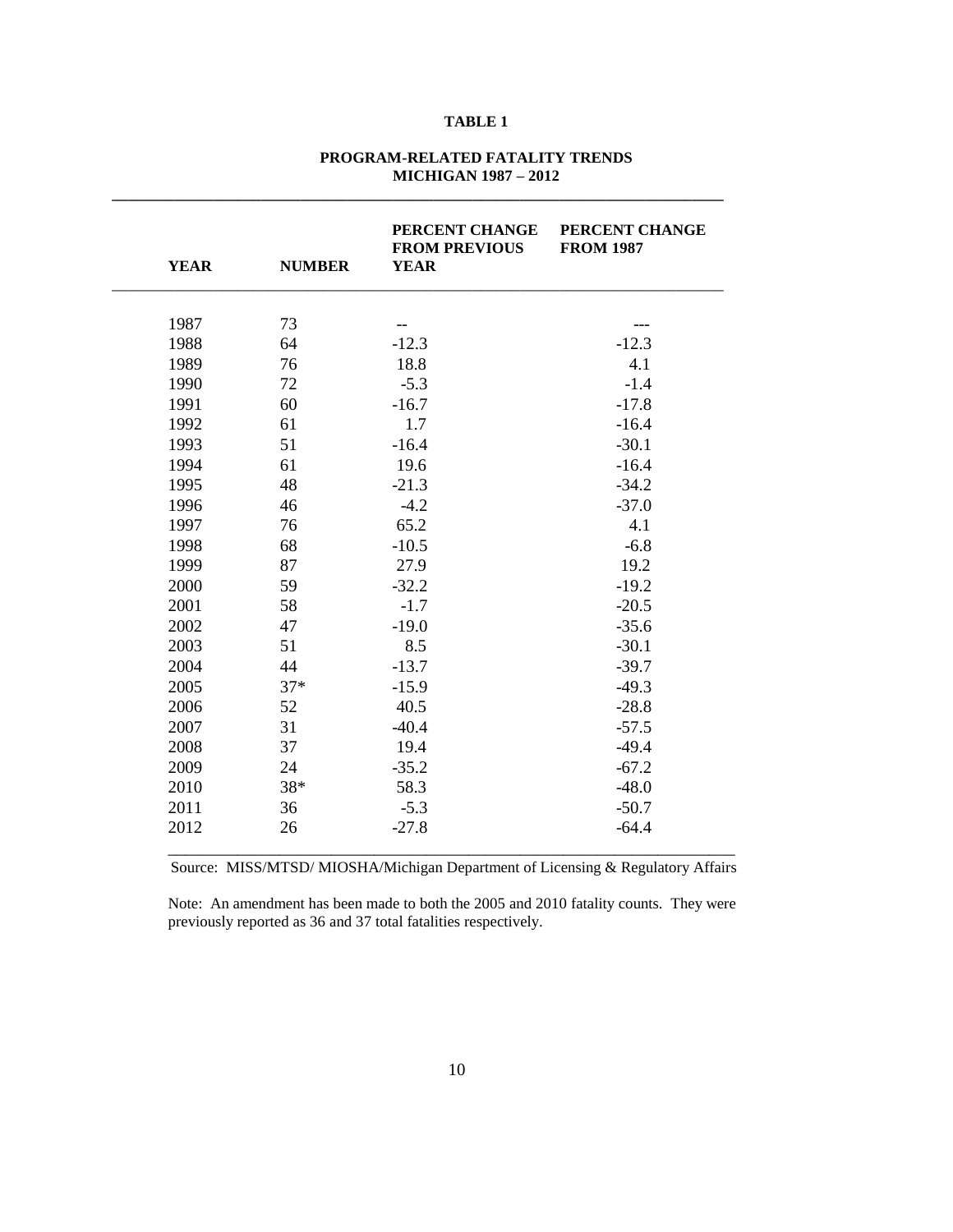#### **PROGRAM-RELATED FATALITIES BY INDUSTRY GROUPS MICHIGAN 2012**

**\_\_\_\_\_\_\_\_\_\_\_\_\_\_\_\_\_\_\_\_\_\_\_\_\_\_\_\_\_\_\_\_\_\_\_\_\_\_\_\_\_\_\_\_\_\_\_\_\_\_\_\_\_\_\_\_\_\_\_\_\_\_\_\_\_\_\_\_\_\_\_\_\_\_\_\_\_\_\_**

| <b>NAICS</b><br><b>MAJOR</b><br><b>SECTOR</b> | <b>INDUSTRY GROUP</b>                                                       | <b>TOTAL</b>   |
|-----------------------------------------------|-----------------------------------------------------------------------------|----------------|
| 11                                            | AGRICULTURE, FORESTRY, FISHING AND HUNTING                                  | 3              |
| 21                                            | <b>MINING</b>                                                               | $\overline{0}$ |
| 22                                            | <b>UTILITIES</b>                                                            | $\mathbf{1}$   |
| 23                                            | <b>CONSTRUCTION</b>                                                         | 9              |
| $31 - 33$                                     | <b>MANUFACTURING</b>                                                        | 6              |
| 42                                            | <b>WHOLESALE TRADE</b>                                                      | $\mathbf{1}$   |
| $44 - 45$                                     | <b>RETAIL TRADE</b>                                                         | $\mathbf{1}$   |
| 48-49                                         | TRANSPORTATION AND WAREHOUSING                                              | $\mathbf{1}$   |
| 51                                            | <b>INFORMATION</b>                                                          | $\Omega$       |
| 52                                            | <b>FINANCE AND INSURANCE</b>                                                | $\Omega$       |
| 53                                            | REAL ESTATE AND RENTAL AND LEASING                                          | $\Omega$       |
| 54                                            | PROFESSIONAL, SCIENTIFIC AND TECHNICAL SERVICES                             | $\Omega$       |
| 55                                            | MANAGEMENT OF COMPANIES AND ENTERPRISES                                     | $\Omega$       |
| 56                                            | ADMINISTRATIVE AND SUPPORT AND WASTE MANAGEMENT<br>AND REMEDIATION SERVICES | 3              |
| 61                                            | <b>EDUCATIONAL SERVICES</b>                                                 | $\Omega$       |
| 62                                            | HEALTH CARE AND SOCIAL ASSISTANCE                                           | $\Omega$       |
| 71                                            | ARTS, ENTERTAINMENT AND RECREATION                                          | $\overline{0}$ |
| 72                                            | <b>ACCOMMODATION AND FOOD SERVICES</b>                                      | $\Omega$       |
| 81                                            | OTHER SERVICES (EXCEPT PUBLIC ADMINISTRATION)                               | $\Omega$       |
| 92                                            | PUBLIC ADMINISTRATION                                                       | $\mathbf{1}$   |
| <b>TOTAL</b>                                  |                                                                             | 26             |

**\_\_\_\_\_\_\_\_\_\_\_\_\_\_\_\_\_\_\_\_\_\_\_\_\_\_\_\_\_\_\_\_\_\_\_\_\_\_\_\_\_\_\_\_\_\_\_\_\_\_\_\_\_\_\_\_\_\_\_\_\_\_\_\_\_\_\_\_\_\_\_\_\_\_\_\_\_\_\_\_\_\_**

Note:The industry group categories are based on the Northern American Industrial Classification System (NAICS), which is based on the activities in which the establishments are primarily engaged.

Source: MISS/MTSD/ MIOSHA/Michigan Department of Licensing & Regulatory Affairs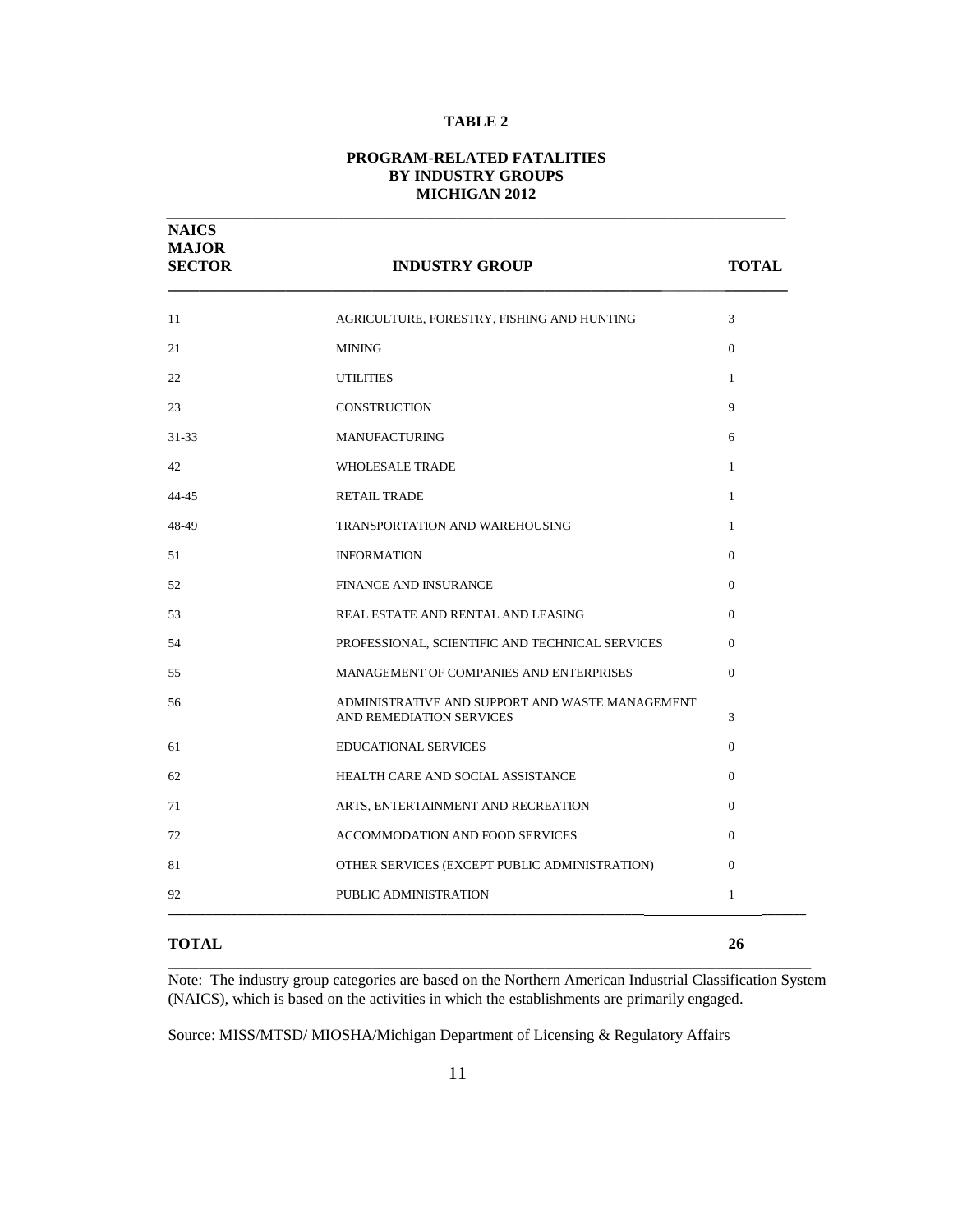#### **PROGRAM-RELATED FATALITIES BY OCCUPATION MICHIGAN 2012**

**\_\_\_\_\_\_\_\_\_\_\_\_\_\_\_\_\_\_\_\_\_\_\_\_\_\_\_\_\_\_\_\_\_\_\_\_\_\_\_\_\_\_\_\_\_\_\_\_\_\_\_\_\_\_\_\_\_\_\_\_\_\_\_\_\_\_\_\_\_\_\_**

| <b>STANDARD</b><br><b>OCCUPATION</b><br><b>CODE</b> | <b>OCCUPATION</b>                           | <b>NUMBER OF CASES</b> |
|-----------------------------------------------------|---------------------------------------------|------------------------|
| 11-0000                                             | <b>MANAGEMENT OCCUPATIONS</b>               | $\mathfrak{2}$         |
| 13-0000                                             | <b>BUSINESS AND FINANCIAL OPERATIONS</b>    | $\Omega$               |
| 15-0000                                             | COMPUTER AND MATHEMATICAL                   | $\mathbf{0}$           |
| 17-0000                                             | ARCHITECTURE AND ENGINEERING                | $\overline{2}$         |
| 19-0000                                             | LIFE, PHYSICAL AND SOCIAL SCIENCE           | $\Omega$               |
| 21-0000                                             | <b>COMMUNITY AND SOCIAL SERVICE</b>         | $\mathbf{0}$           |
| 23-0000                                             | LEGAL OCCUPATIONS                           | $\Omega$               |
| 25-0000                                             | EDUCATION, TRAINING AND LIBRARY             | $\Omega$               |
| 27-0000                                             | ARTS, DESIGN, ENTERTAINMENT, SPORTS         |                        |
|                                                     | <b>AND MEDIA</b>                            | $\Omega$               |
| 29-0000                                             | HEALTHCARE PRACTIONERS AND TECHNICAL        | $\Omega$               |
| 31-0000                                             | <b>HEALTHCARE SUPPORT</b>                   | $\Omega$               |
| 33-0000                                             | PROTECTIVE SERVICE                          | $\Omega$               |
| 35-000                                              | FOOD PREPARATION AND SERVING RELATED        | $\Omega$               |
| 37-0000                                             | BUILDING AND GROUNDS CLEANING AND           |                        |
|                                                     | <b>MAINTENANCE</b>                          | 5                      |
| 39-0000                                             | PERSONAL CARE AND SERVICE                   | $\mathbf{0}$           |
| 41-0000                                             | <b>SALES AND RELATED</b>                    | $\Omega$               |
| 43-0000                                             | OFFICE AND ADMINISTRATIVE SUPPORT           | $\Omega$               |
| 45-0000                                             | FARMING, FISHING AND FORESTRY               | $\mathbf{0}$           |
| 47-0000                                             | CONSTRUCTION AND EXTRACTION                 | 8                      |
| 49-0000                                             | <b>INSTALLATION, MAINTENANCE AND REPAIR</b> | 2                      |
| 51-0000                                             | PRODUCTION OCCUPATIONS                      | 3                      |
| 53-0000                                             | TRANSPORTATION AND MATERIAL MOVING          | 4                      |
| 55-0000                                             | MILITARY SPECIFC OCCUPATIONS                | $\Omega$               |
|                                                     |                                             |                        |
| <b>TOTAL</b>                                        |                                             | 26                     |

Note:Occupations are based on the Standard Occupational Classification (SOC) coding manual.

Source: MISS/MTSD/MIOSHA/Michigan Department of Licensing & Regulatory Affairs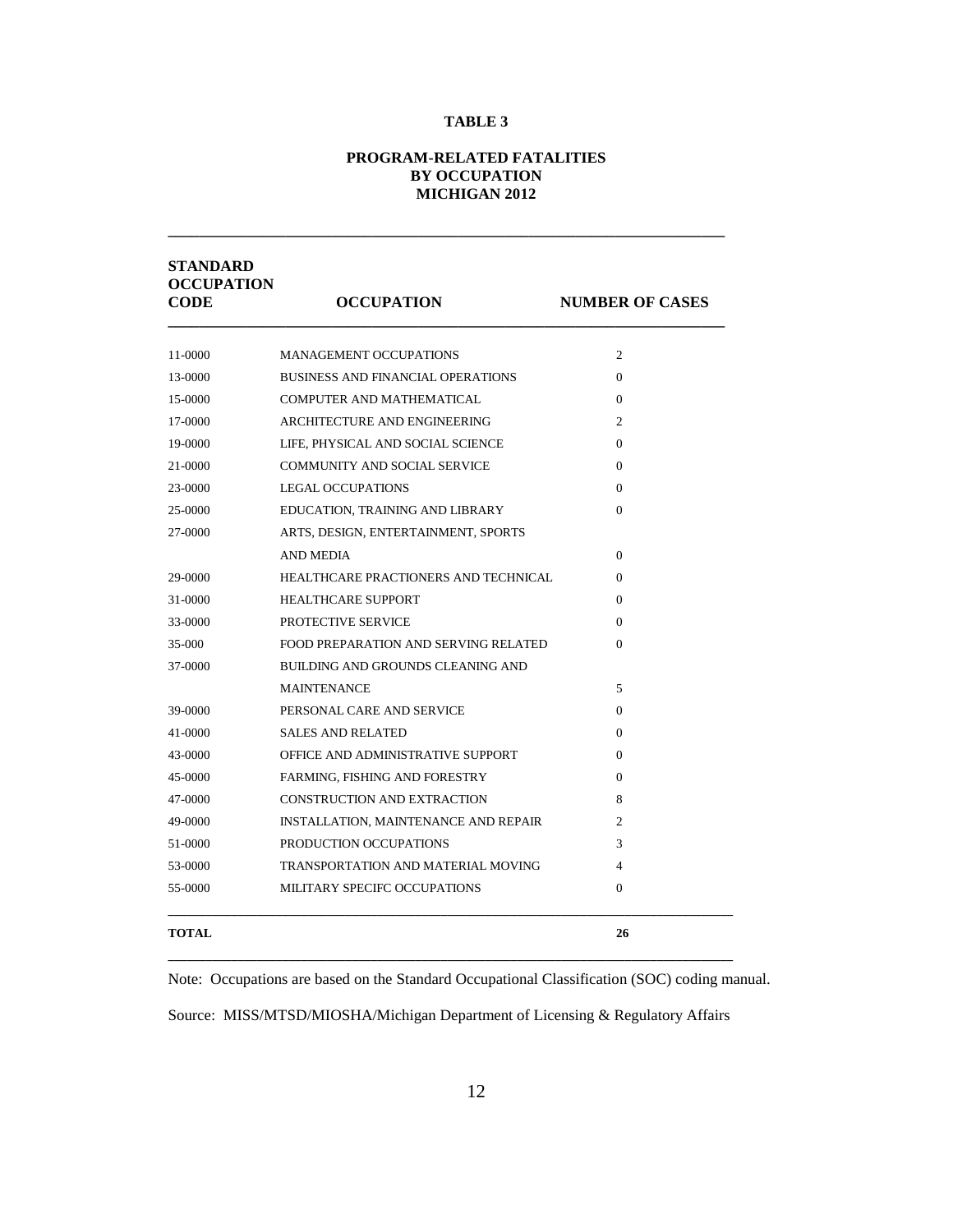| AGE          | <b>NUMBER OF CASES</b> | <b>PERCENT</b><br>OF CASES |
|--------------|------------------------|----------------------------|
| 20 and Under | $\overline{0}$         | $\mathbf{0}$               |
| $21 - 25$    | $\mathbf{1}$           | $\overline{4}$             |
| $26 - 30$    | 6                      | 23                         |
| $31 - 35$    | $\overline{2}$         | 8                          |
| $36 - 40$    | 4                      | 15                         |
| $41 - 45$    | 1                      | $\overline{4}$             |
| $46 - 50$    | 4                      | 15                         |
| $51 - 55$    | $\mathbf{1}$           | $\overline{4}$             |
| $56 - 60$    | $\overline{2}$         | 8                          |
| 61 and Over  | 5                      | 19                         |
| <b>TOTAL</b> | 26                     | <b>100</b>                 |

#### **PROGRAM-RELATED FATALITIES BY AGE MICHIGAN 2012**

Source: MISS/MTSD/MIOSHA/Michigan Department of Licensing & Regulatory Affairs

#### **TABLE 5**

#### **PROGRAM-RELATED FATALITIES BY GENDER MICHIGAN 2012**

**\_\_\_\_\_\_\_\_\_\_\_\_\_\_\_\_\_\_\_\_\_\_\_\_\_\_\_\_\_\_\_\_\_\_\_\_\_\_\_\_\_\_\_\_\_\_\_\_**

| <b>GENDER</b> | <b>NUMBER</b><br><b>OF CASES</b> | <b>PERCENT</b><br><b>OF CASES</b> |
|---------------|----------------------------------|-----------------------------------|
| <b>MALE</b>   | 25                               | 96                                |
| <b>FEMALE</b> |                                  |                                   |
| <b>TOTAL</b>  | 26                               | 100                               |

Source: MISS/MTSD/MIOSHA/Michigan Department of Licensing & Regulatory Affairs

#### **TABLE 6**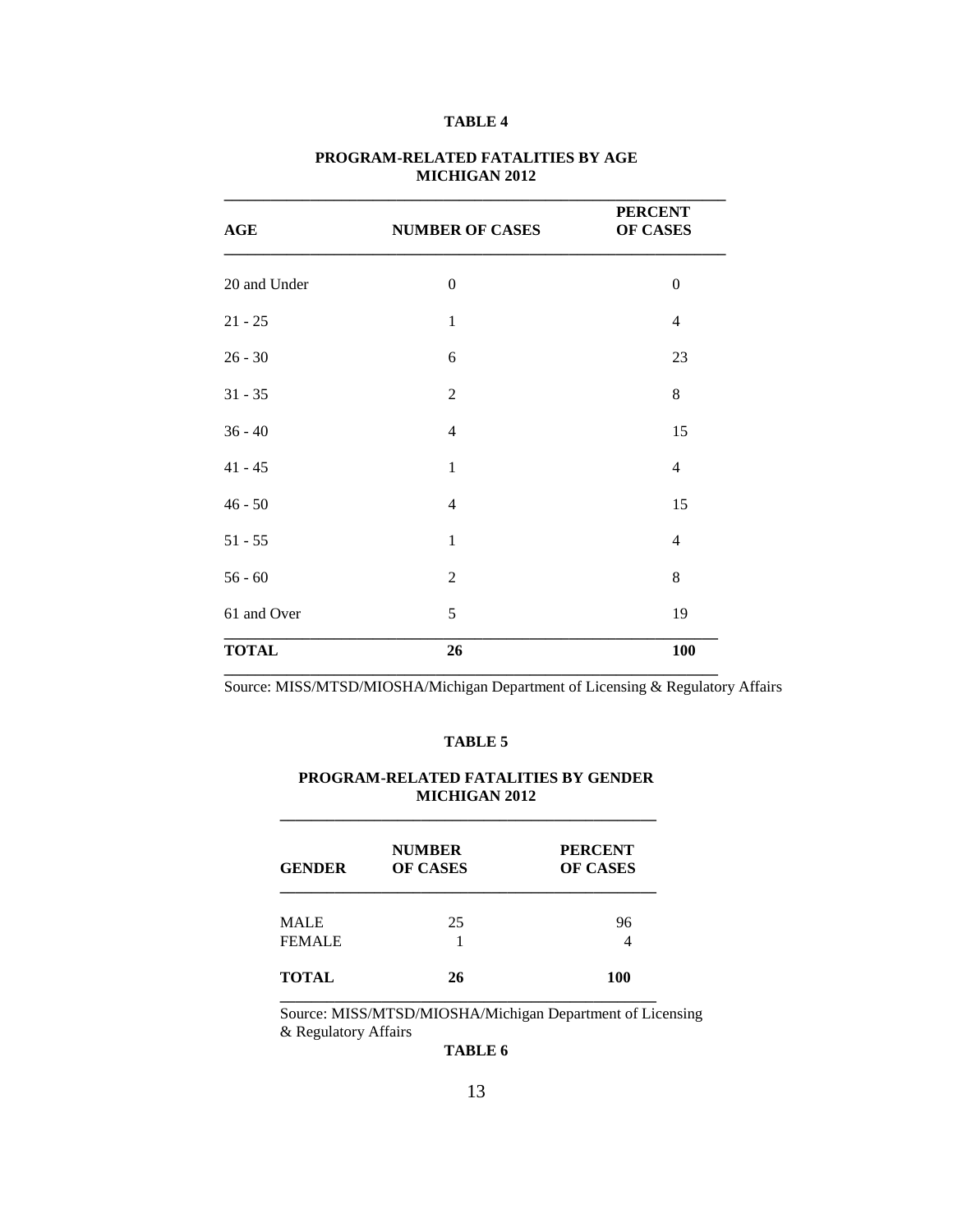#### **PROGRAM-RELATED FATALITIES BY MONTH OF OCCURRENCE MICHIGAN 2012**

**\_\_\_\_\_\_\_\_\_\_\_\_\_\_\_\_\_\_\_\_\_\_\_\_\_\_\_\_\_\_\_\_\_\_\_\_\_\_\_\_\_\_\_\_\_\_\_\_\_\_\_\_\_\_**

| <b>MONTH OF</b><br><b>OCCURRENCE</b> | <b>NUMBER OF CASES</b> |
|--------------------------------------|------------------------|
| <b>JANUARY</b>                       | $\overline{2}$         |
| <b>FEBRUARY</b>                      | $\mathbf{1}$           |
| <b>MARCH</b>                         | $\overline{2}$         |
| <b>APRIL</b>                         | $\theta$               |
| <b>MAY</b>                           | $\mathbf{1}$           |
| <b>JUNE</b>                          | 6                      |
| <b>JULY</b>                          | 3                      |
| <b>AUGUST</b>                        | $\overline{2}$         |
| <b>SEPTEMBER</b>                     | $\theta$               |
| <b>OCTOBER</b>                       | 3                      |
| <b>NOVEMBER</b>                      | 3                      |
| <b>DECEMBER</b>                      | 3                      |
| <b>TOTAL</b>                         | 26                     |

**\_\_\_\_\_\_\_\_\_\_\_\_\_\_\_\_\_\_\_\_\_\_\_\_\_\_\_\_\_\_\_\_\_\_\_\_\_\_\_\_\_\_\_\_\_\_\_\_\_\_\_\_\_\_** Source: MISS/MTSD/MIOSHA/Michigan Department of Licensing & Regulatory Affairs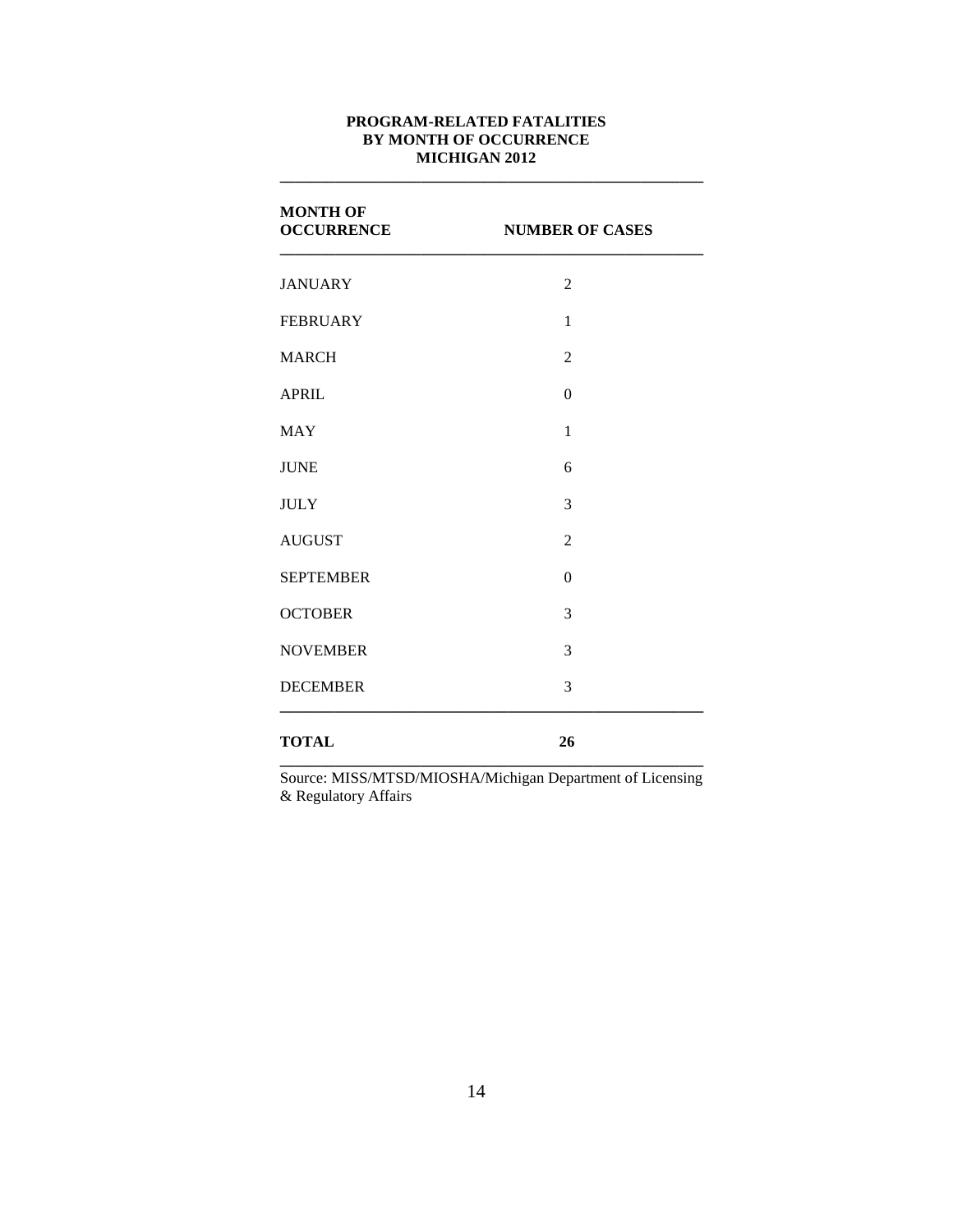|                                                       | <b>DAY OF THE WEEK</b> |              |                         |              |                  |                  |                |              |
|-------------------------------------------------------|------------------------|--------------|-------------------------|--------------|------------------|------------------|----------------|--------------|
| <b>INDUSTRY</b><br><b>GROUP</b>                       | <b>SUN</b>             | <b>MON</b>   | TUE                     | <b>WED</b>   | THUR FRI         |                  | <b>SAT</b>     | <b>TOTAL</b> |
| AGRICULTURE, FORESTY,<br><b>FISHING &amp; HUNTING</b> | $\Omega$               | $\Omega$     | $\Omega$                | $\Omega$     | 2                | $\mathbf{1}$     | $\Omega$       | 3            |
| <b>UTILITIES</b>                                      | $\Omega$               | $\Omega$     | $\Omega$                | $\Omega$     | $\overline{0}$   | 1                | $\Omega$       | 1            |
| <b>CONSTRUCTION</b>                                   | $\Omega$               | 2            | $\mathbf{1}$            | 1            | $\overline{2}$   | $\overline{2}$   | 1              | 9            |
| <b>MANUFACTURING</b>                                  | $\Omega$               | 1            | 1                       | 3            | $\boldsymbol{0}$ | $\boldsymbol{0}$ | 1              | 6            |
| <b>WHOLESALE TRADE</b>                                | $\Omega$               | $\Omega$     | $\Omega$                | $\Omega$     | 1                | $\Omega$         | $\Omega$       | 1            |
| <b>RETAIL TRADE</b>                                   | $\Omega$               | 1            | $\Omega$                | $\Omega$     | $\boldsymbol{0}$ | $\boldsymbol{0}$ | $\Omega$       | $\mathbf{1}$ |
| <b>TRANSPORTATION</b><br>& WAREHOUSING                | $\Omega$               | $\Omega$     | $\Omega$                | $\mathbf{1}$ | $\Omega$         | $\Omega$         | $\Omega$       | 1            |
| <b>ADMNISTRATIVE AND</b><br><b>SUPPORT AND WASTE</b>  |                        |              |                         |              |                  |                  |                |              |
| <b>MANAGEMENT AND</b><br><b>REMEDIATION SERVICES</b>  | $\Omega$               | $\mathbf{1}$ | $\mathbf{1}$            | $\Omega$     | $\Omega$         | 1                | $\Omega$       | 3            |
| PUBLIC ADMINISTRATION                                 | $\Omega$               | $\Omega$     | $\mathbf{1}$            | $\Omega$     | $\overline{0}$   | $\Omega$         | $\Omega$       | 1            |
| <b>TOTAL</b>                                          | $\bf{0}$               | 5            | $\overline{\mathbf{4}}$ | 5            | 5                | 5                | $\overline{2}$ | 26           |

#### **PROGRAM-RELATED FATALITIES BY INDUSTRY GROUPS AND DAY OF THE WEEK MICHIGAN 2012**

**\_\_\_\_\_\_\_\_\_\_\_\_\_\_\_\_\_\_\_\_\_\_\_\_\_\_\_\_\_\_\_\_\_\_\_\_\_\_\_\_\_\_\_\_\_\_\_\_\_\_\_\_\_\_\_\_\_\_\_\_\_\_\_\_\_\_\_\_\_\_\_\_\_\_\_\_\_\_\_\_\_\_\_\_\_**

Source: MISS/MTSD/MIOSHA/Michigan Department of Licensing & Regulatory Affairs

**\_\_\_\_\_\_\_\_\_\_\_\_\_\_\_\_\_\_\_\_\_\_\_\_\_\_\_\_\_\_\_\_\_\_\_\_\_\_\_\_\_\_\_\_\_\_\_\_\_\_\_\_\_\_\_\_\_\_\_\_\_\_\_\_\_\_\_\_\_\_\_\_\_\_\_\_\_\_\_\_\_\_\_\_\_**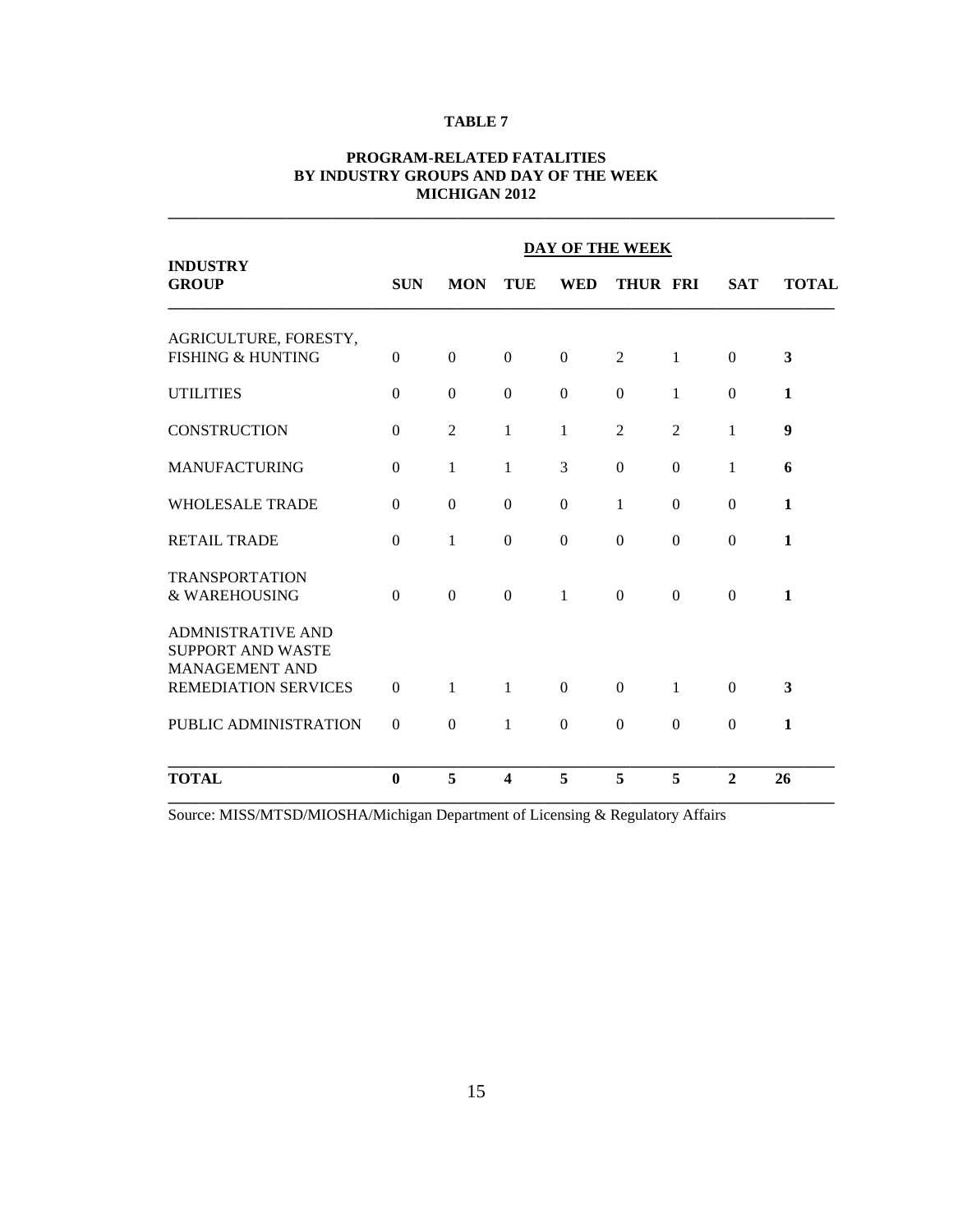#### **PROGRAM-RELATED FATALITIES BY COUNTY OF OCCURRENCE MICHIGAN 2012**

**\_\_\_\_\_\_\_\_\_\_\_\_\_\_\_\_\_\_\_\_\_\_\_\_\_\_\_\_\_\_\_\_\_\_\_\_\_\_\_\_\_\_\_\_\_\_\_\_\_\_\_\_**

| <b>COUNTY</b>      | <b>NUMBER OF CASES</b> |  |  |
|--------------------|------------------------|--|--|
|                    |                        |  |  |
| <b>BERRIEN</b>     | 1                      |  |  |
| <b>GLADWIN</b>     | 1                      |  |  |
| <b>HILLSDALE</b>   | 1                      |  |  |
| <b>IONIA</b>       | 1                      |  |  |
| <b>JACKSON</b>     | 1                      |  |  |
| <b>KALAMAZOO</b>   | 1                      |  |  |
| <b>KALKASKA</b>    | 1                      |  |  |
| <b>KENT</b>        | $\overline{2}$         |  |  |
| <b>LENAWEE</b>     | 1                      |  |  |
| <b>MACOMB</b>      | 3                      |  |  |
| <b>MUSKEGON</b>    | 1                      |  |  |
| <b>OAKLAND</b>     | $\overline{4}$         |  |  |
| PRESQUE ISLE       | 1                      |  |  |
| <b>ST CLAIR</b>    | 1                      |  |  |
| <b>SCHOOLCRAFT</b> | 1                      |  |  |
| <b>WASHTENAW</b>   | 1                      |  |  |
| <b>WAYNE</b>       | 4                      |  |  |
| <b>TOTALS</b>      | 26                     |  |  |

Source: MISS/MTSD/MIOSHA/Michigan Department of Licensing & Regulatory Affairs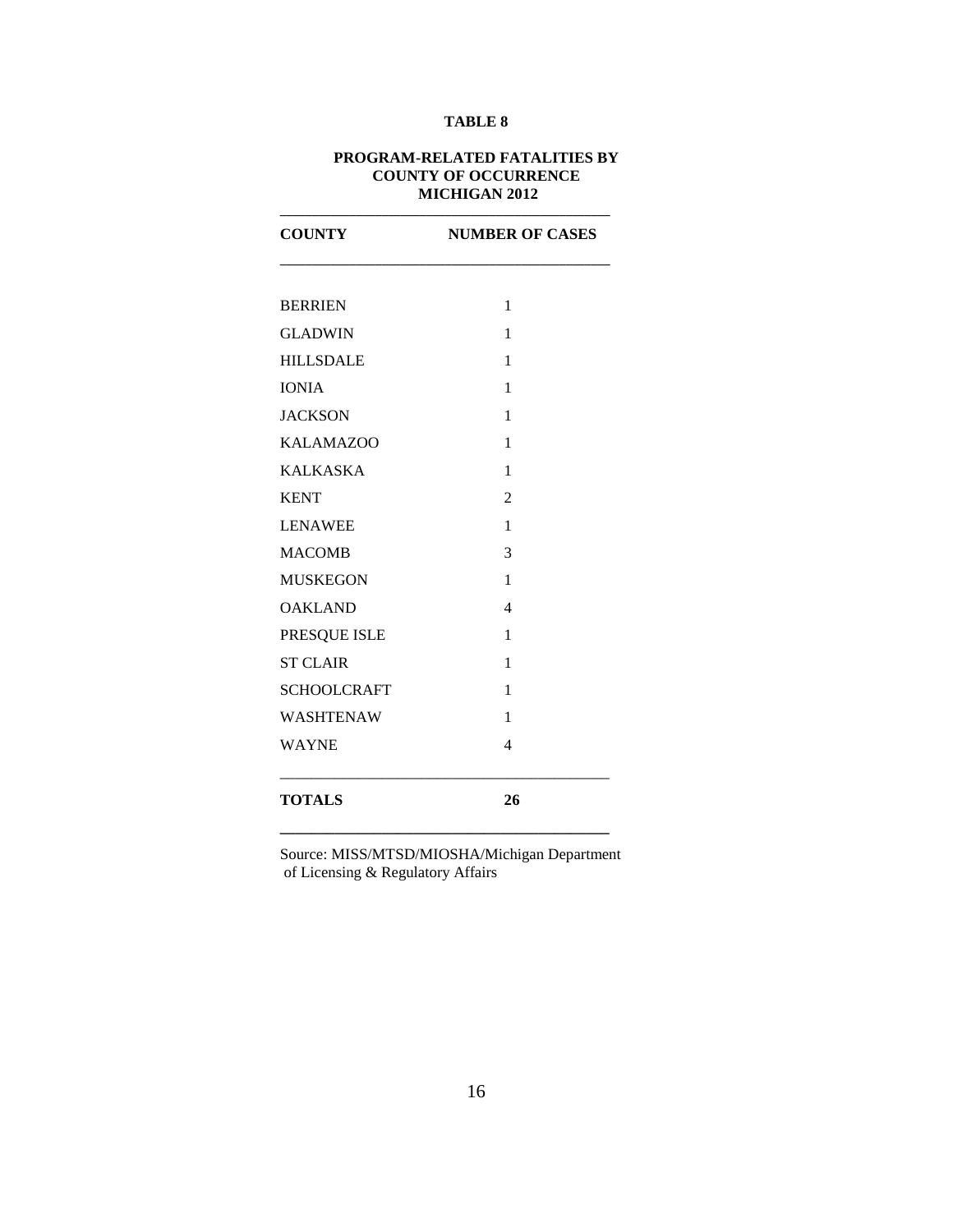# **PROGRAM-RELATED FATALITY INCIDENTS BRIEF DESCRIPTIONS OF CASES BY INDUSTRY GROUPS**

# **AGRICULTURE, FORESTRY, FISHING AND HUNTING:**

1. Employee was felling trees using a chainsaw. After cutting the first tree, it became lodged in a nearby tree. Employee cut a limb from the nearby tree trying to use one of its limbs to drop the first tree. Since it was unsuccessful, the employee returned to the first tree and began cutting. This released the limb from the second tree, striking him. Employee was found by co-owner.

#### **Violations Noted: Logging**

2. Two (2) employees were onsite a logging operation. One employee was felling trees and the other was assisting with limbing. The employee limbing trees was approximately 47-feet away when co-worker cut a tree approximately 90-foot tall. The tree fell the wrong way, striking and killing the co-worker.

#### **Violations Noted: Logging**

3. Employee was cutting strings on a bale of hay behind a large pile of silage. A co-worker was driving a pay loader in the area. He came around the pile of silage but did not see the co-worker. The front tire of the pay loader knocked the employee down, running over him.

**Violations Noted: None**

# **UTILITIES:**

4. A utility crew had been dispatched during daylight hours to repair a downed power line on a rural road. The truck was parked facing the same direction as traffic flow and partially on the shoulder with emergency lights in operation. Employee exited the truck and proceeded to the rear to retrieve traffic control devices in preparation of establishing a safe work zone. A passing motorist struck the employee pushing him into the rear of the truck.

**Violations Noted: None**

#### **CONSTRUCTION:**

5**.** Employee fell through a roof they were in the process of replacing to the ground approximately 25-feet below.

**Violations Noted: General Rules Demolition**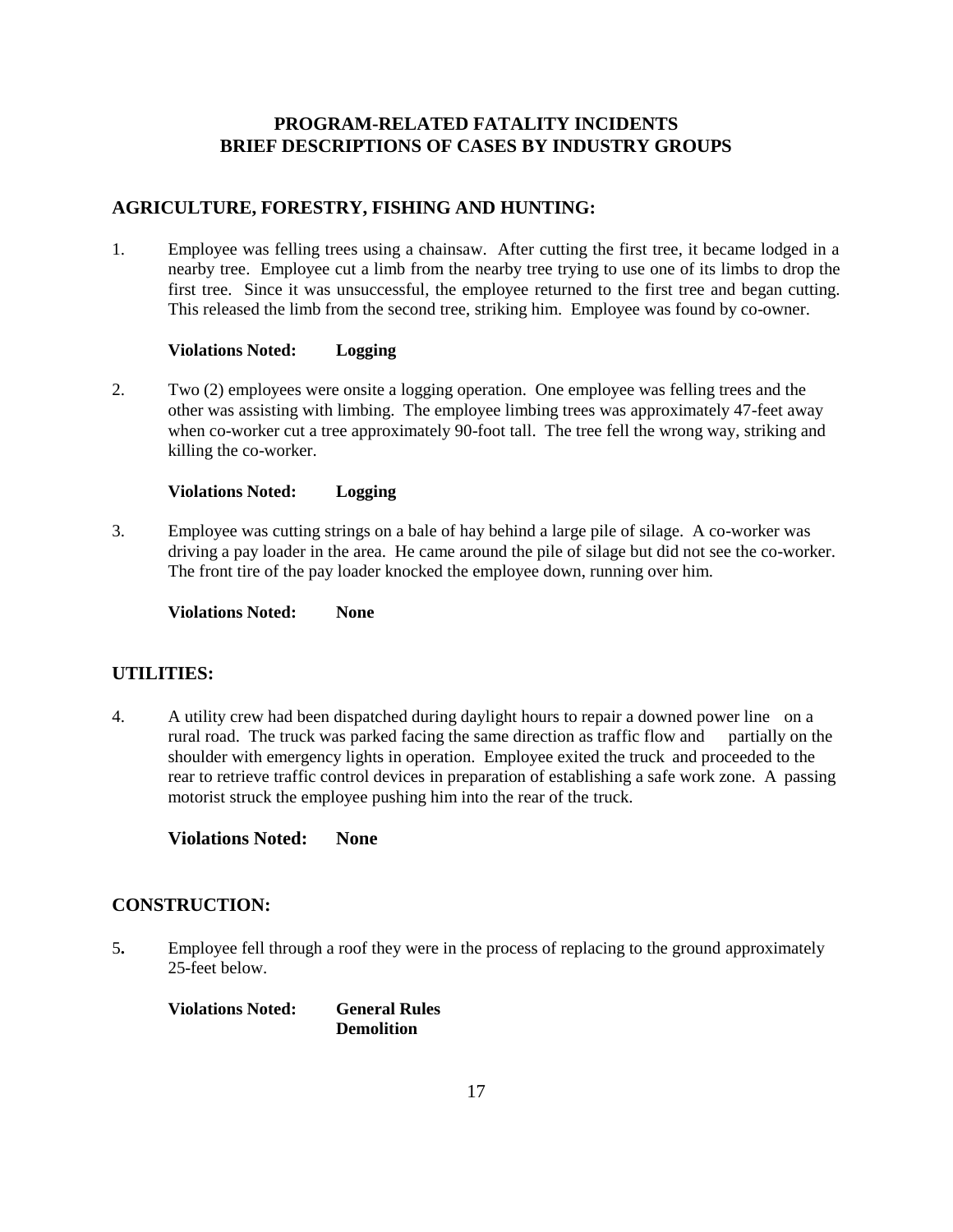6. Employee was electrocuted while using a medal ladder to move power lines.

#### **Violations Noted: None**

7. Employee extended a pipe into roadway and a bus struck the pipe propelling the employee into a crane's outrigger.

#### **Violations Noted: None**

8. Three (3) employees were engaged in relocating a scaffold suspended beneath bridge beams. The scaffolding was installed for repair and painting of a suspension bridge 140-feet above a river. One employee was removing the deck clips and the other two were staging the decking to be installed in another location. The employee that was removing the clips was securing the cable to the decking when the cable slid towards the center of the sheet and then contacted the other unclipped supporting cables. The caused the sheet to become vertical. The employee fell into the river. The manufacturer's procedures for moving the scaffolding were not being followed and the employee was not using a safety harness.

# **Violations Noted: General Rules Personal Protective Equipment Scaffolds and Scaffold Platforms**

9. Two (2) employees were roofing a two-story building. They were putting up a 40-foot aluminum ladder to gain access to the roof so they could install a cap on the brick. They lost control of the ladder and it came in contact with overhead power lines. One employee was fatally electrocuted and the other received a nonfatal electric shock.

| <b>Violations Noted:</b> | <b>General Rules</b>              |
|--------------------------|-----------------------------------|
|                          | <b>Fixed and Portable Ladders</b> |

10. Employees were installing and securing a 20,000 gallon tank to be used for storage of water for fire protection in an 11-foot deep excavation. The excavation was not properly sloped, shored or supported. One employee was standing next to the tank when one side collapsed causing the tank to shift crushing the employee between the side of the excavation and the tank.

| <b>Violations Noted:</b> | <b>General Rules</b>                     |
|--------------------------|------------------------------------------|
|                          | <b>Excavation, Trenching and Shoring</b> |

11. A plumber was drilling through a floor joist while standing on a 6-foot stepladder. He fell from the ladder and struck his head on the floor.

#### **Violations Noted: None**

12. Employee was struck by a vehicle while helping it back out of a driveway.

#### **Violations Noted: General Rules Reporting and Reporting of Occupational Injuries and Illnesses**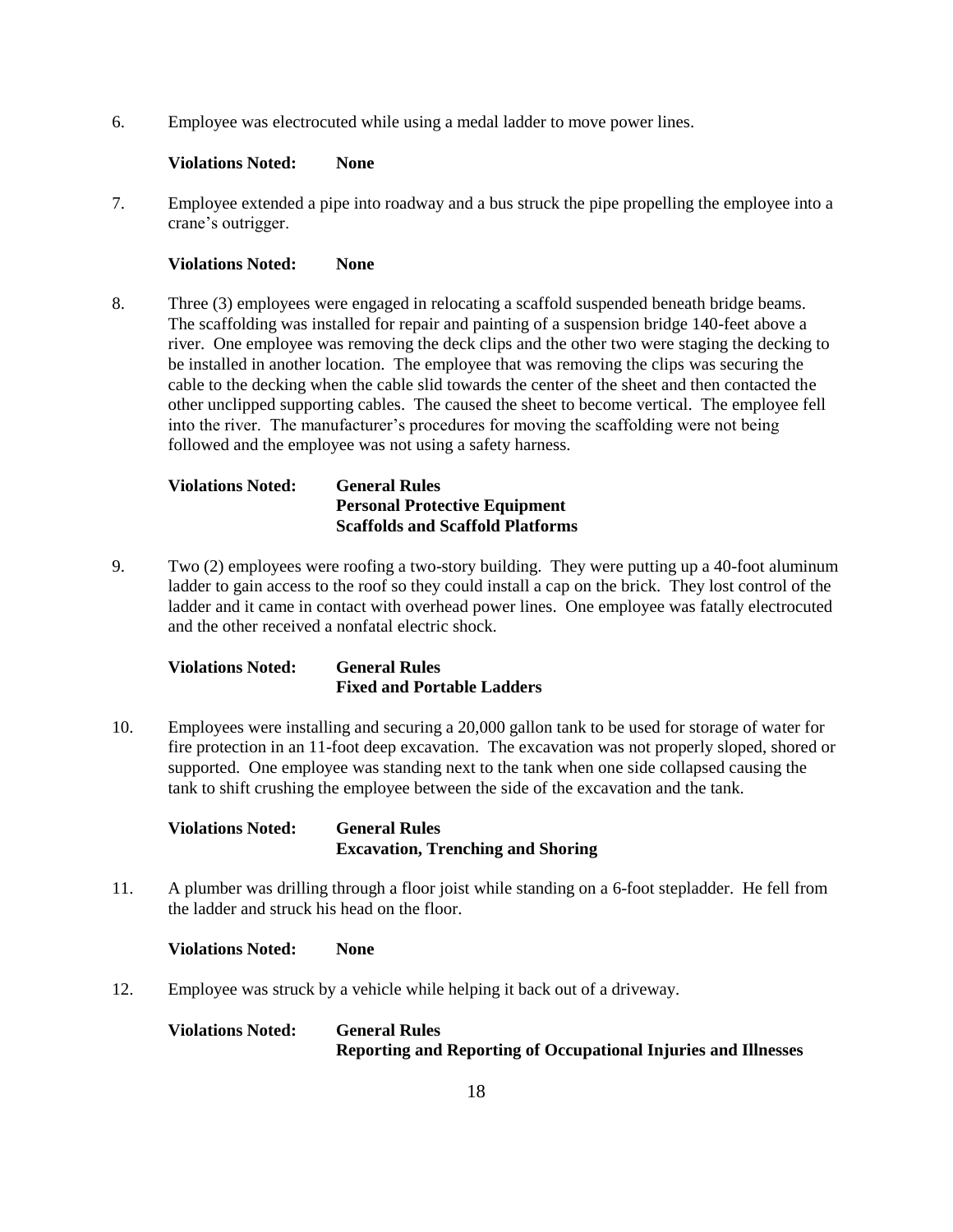13. Surveying team had set up their traffic control devices for surveying operations and was evaluating traffic flow when an SUV that was merging onto the freeway was struck by a semitruck. The SUV lost control and entered the work zone, striking an employee. The traffic control devices for this work operation were not in accordance with Part 6 – Michigan Manual of Uniform Traffic Control Devices for a work zone where merging expressway traffic takes place.

### **Violations Noted: Recording and Reporting of Occupational Injuries and Illnesses General Rules Signals, Signs, Tags, and Barricades**

#### **MANUFACTURING:**

14. Two (2) employees were moving steel coils. One was operating an overhead crane and the other was operating the coil car. When the employee set the coils down on the coil car, one was unstable and fell off the coil car, landing on the employee.

#### **Violations Noted: General Provisions**

15. An employee accessed an unguarded area to clean debris from the belt of a conveyor and to adjust the belt while the conveyor was still running. The employee became caught in the running belt and idler roller.

#### **Violations Noted: Conveyors**

16. Employee was found in a plastic shredder/granulator, in which the hopper is fed by a conveyor system. Incident is being investigated as a possible homicide.

#### **Violations Noted: None**

17. Employee was operating a powered industrial truck outdoors, moving bales of material used in the paper-making process. The powered industrial truck tipped over when the employee turned without first lowering the load that exceeded the capacity. The employee was crushed between the ground and the power industrial truck.

#### **Violations Noted: Powered Industrial Trucks Pulp, Paper and Paperboard Mills**

18. Employee requested help on an expansion molding machine. A co-worker came over and tried to remove the parts from the machine with the power on and the safety guard defeated. The machine cycled with the employee inside the confines of the mold.

**Violations Noted: Plastic Molding**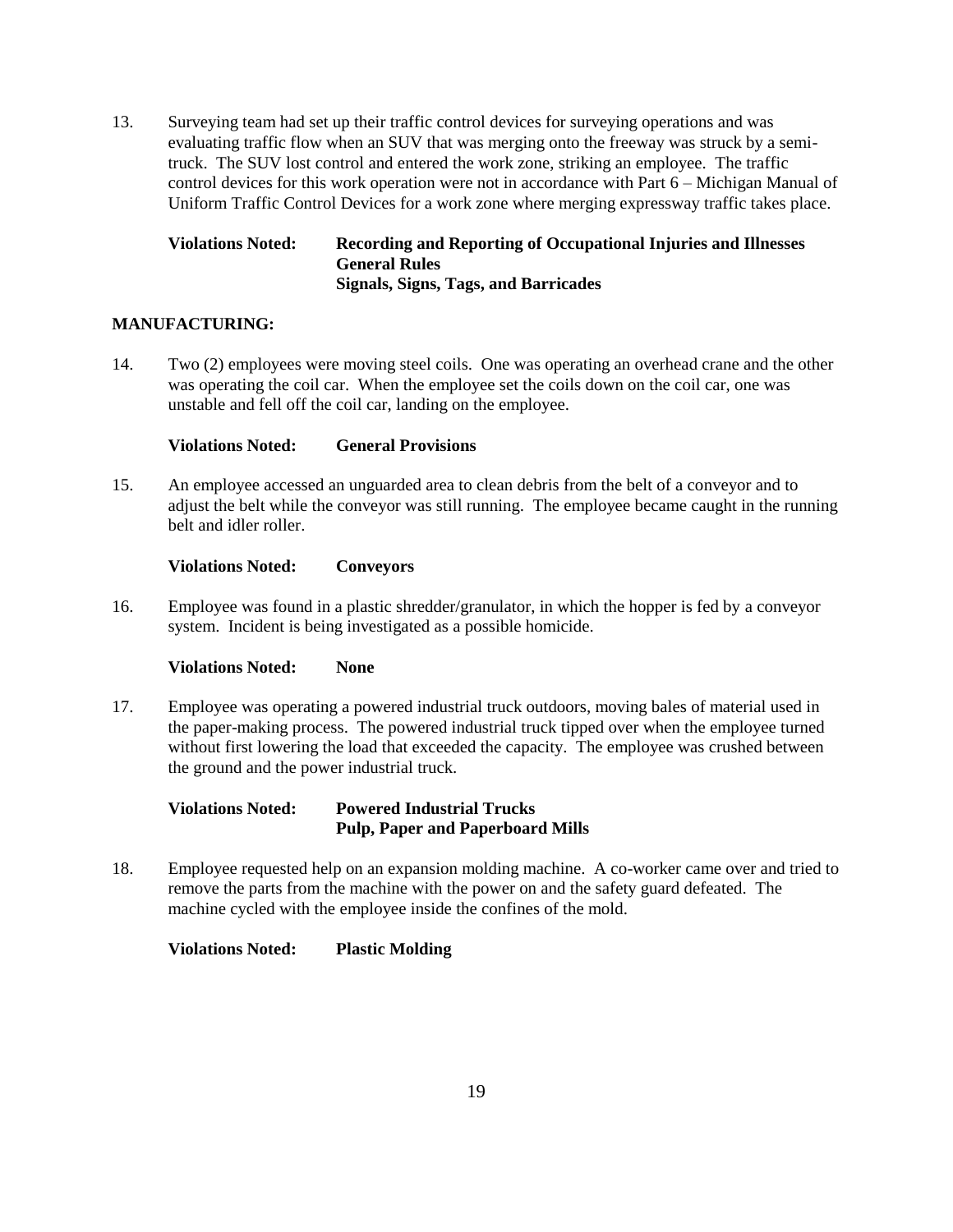19. Employee was inside a robot work cell with interlocked gates closed when he was struck from behind by a transfer robot, crushing his chest and neck. Employee had the lockout attached to his belt loop.

**Violations Noted: None**

#### **WHOLESALE TRADE:**

20. A porter was refueling delivery trucks and placing shipping documents inside the rear door of semitrailers that contained empty beer kegs. The kegs are placed on the side four to a pallet and stacked four pallets high. The pallets are specifically designed to hold the kegs and the last two pallet stacks are shrink-wrapped to prevent them from falling when the doors are opened. Upon observing kegs on the ground, a coworker located the employee laying on the ground and unresponsive. He had injuries to the back of his head but because there were no witnesses, they were unable to determine how injuries occurred.

**Violations Noted: None**

#### **RETAIL TRADE:**

21. Employee was working alone in a field changing a tire on a manure spreader. He began filling the tire with air without placing it in a cage or on a vehicle. The tire exploded, striking the employee.

**Violations Noted: Automotive Service Operations Recording and Reporting of Occupational Injuries and Illnesses**

#### **TRANSPORTATION AND WAREHOUSING:**

22. While adjusting the temperature on a digital thermostat, the employee reached inside a control panel and contacted 480-volt electrical parts and was electrocuted.

# **Violations Noted: Personal Protective Equipment Design Safety Standards for Electrical Systems Electrical Safety Related Work Practices**